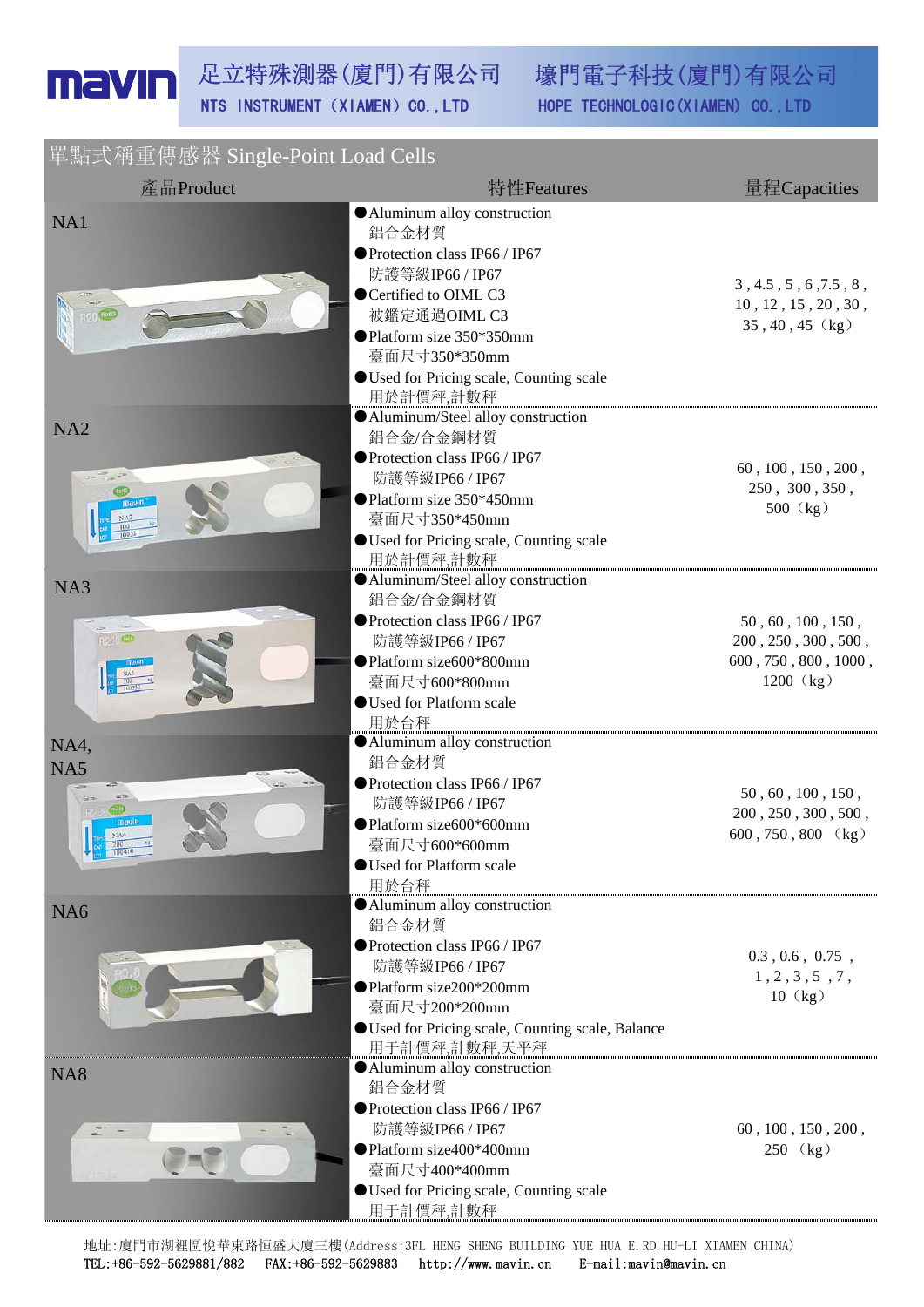壕門電子科技(廈門)有限公司 HOPE TECHNOLOGIC (XIAMEN) CO., LTD

## 單點式稱重傳感器 Single-Point Load Cells

| 產品Product         | 特性Features                                                                                                                                                                  | 量程Capacities                                                  |
|-------------------|-----------------------------------------------------------------------------------------------------------------------------------------------------------------------------|---------------------------------------------------------------|
| <b>NA10</b>       | Aluminum alloy construction<br>鋁合金材質<br>● Protection class IP66 / IP67<br>防護等級IP66 / IP67                                                                                   |                                                               |
|                   | ● Certified to OIML C3<br>被鑑定通過OIML C3<br>● Platform size 350*400mm<br>臺面尺寸350*400mm<br>Used for Pricing scale, Counting scale, Weighing Scale<br>用於計價秤,計數秤,計重秤             | 30, 35, 60, 80, 100,<br>120 (kg)                              |
| <b>NA11</b>       | Aluminum alloy construction<br>鋁合金材質<br>● Protection class IP66 / IP67<br>防護等級IP66 / IP67<br>● Platform size600*600mm<br>臺面尺寸600*600mm<br>● Used for Platform scale<br>用於台秤 | 60, 100, 150, 200,<br>250, 300, 350,<br>$500, 800, 1000$ (kg) |
| <b>NA12, NA13</b> | Aluminum alloy construction<br>鋁合金材質<br>● Protection class IP66 / IP67                                                                                                      |                                                               |
| mauin<br>$\theta$ | 防護等級IP66 / IP67<br>● Platform size200*200mm<br>臺面尺寸200*200mm<br><b>OUsed for Pricing scale, Counting scale, Balance</b><br>用于計價秤,計數秤,天平秤                                    | 0.3, 0.5, 0.6, 1,<br>2(kg)                                    |
| <b>NA19</b>       | Steel alloy construction<br>合金鋼材質<br>● Protection class IP66 / IP67<br>防護等級IP66 / IP67<br>● Used for Industrial weighing system<br>用於工業稱重系統                                 | $150, 200, 500$ (kg)                                          |
| <b>NA20</b>       | Steel alloy construction<br>合金鋼材質<br>● Protection class IP67 / IP68<br>防護等級IP67 / IP68<br><b>OUsed for Platform scale, Hopper scale</b><br>用於台秤,料鬥秤                         | 10, 20, 30, 50,<br>100, 200, 300,<br>500 (kg)                 |
| <b>NA21</b>       | Steel alloy construction<br>合金鋼材質<br>● Protection class IP66 / IP67<br>防護等級IP66 / IP67<br>●Platform size700*800mm<br>臺面尺寸700*800mm<br>● Used for Platform scale<br>用於台秤     | 500, 1000, 1200,<br>$1500$ (kg)                               |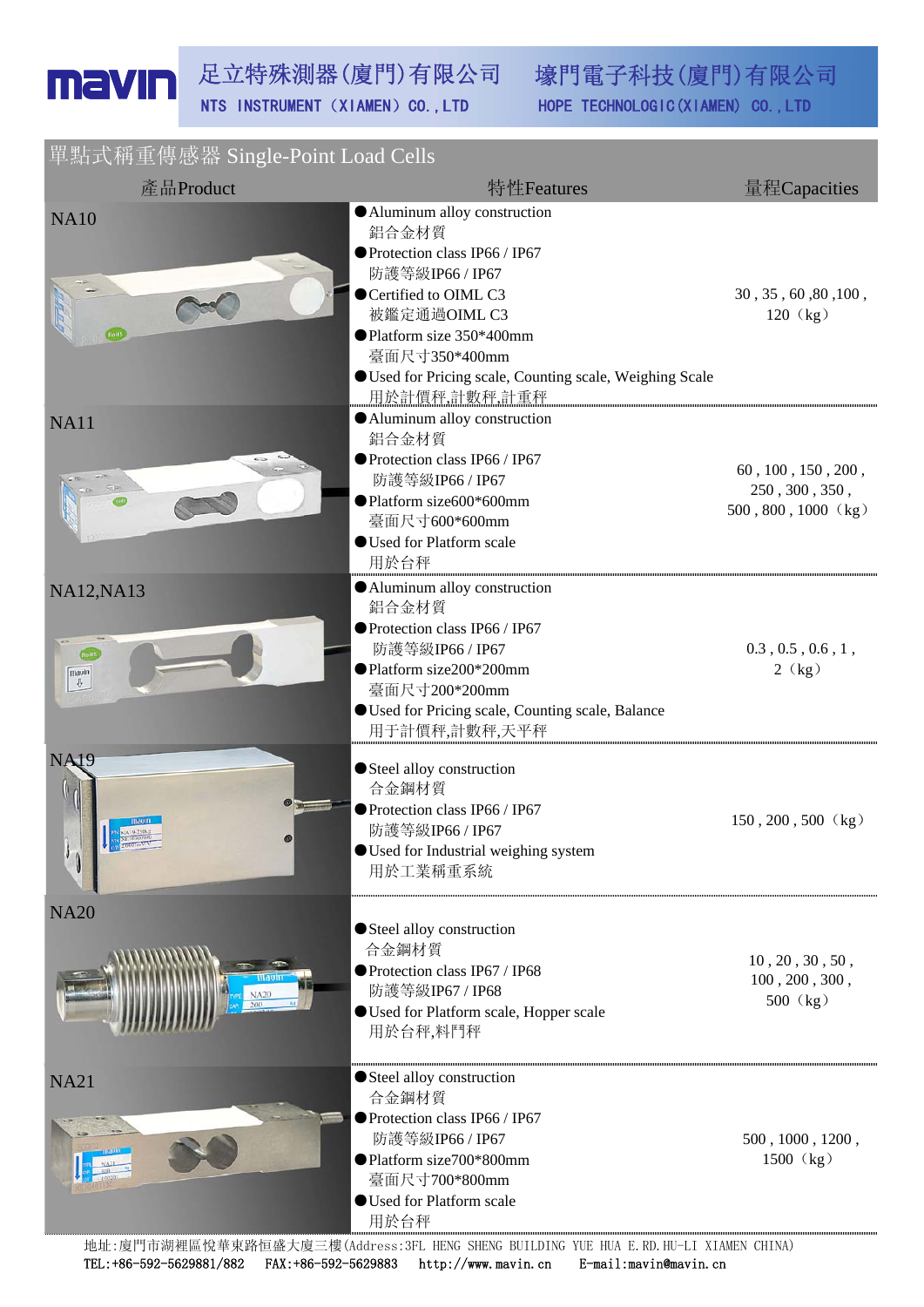壕門電子科技(廈門)有限公司 HOPE TECHNOLOGIC (XIAMEN) CO., LTD

單點式稱重傳感器 Single-Point Load Cells

| 產品Product            | 特性Features                                                                                                                                                                              | 量程Capacities                                     |
|----------------------|-----------------------------------------------------------------------------------------------------------------------------------------------------------------------------------------|--------------------------------------------------|
| <b>NA22, NA23</b>    | Aluminum alloy construction<br>鋁合金材質<br>● Protection class IP65<br>防護等級IP65<br>● Platform size300*300mm<br>臺面尺寸300*300mm<br><b>OUsed for Pricing scale, Counting scale</b><br>用于計價秤,計數秤 | 3, 5, 6, 10, 15,<br>$20, 30, 35, 40$ (kg)        |
| <b>NA24</b>          | Aluminum alloy construction<br>鋁合金材質<br>● Protection class IP66 / IP67<br>防護等級IP66 / IP67<br>● Platform size350*450mm<br>臺面尺寸350*450mm<br><b>OUsed for Platform scale</b><br>用於台秤       | 60, 100, 150, 200,<br>250, 300, 350,<br>500 (kg) |
| <b>NA25</b>          | Aluminum alloy construction<br>鋁合金材質<br>● Protection class IP66 / IP67<br>防護等級IP66 / IP67<br>● Platform size350*450mm<br>臺面尺寸350*450mm<br><b>OUsed for Platform scale</b><br>用於台秤       | 60, 100, 150, 200,<br>250, 300, 350,<br>500 (kg) |
| <b>NA26</b>          | Aluminum alloy construction<br>鋁合金材質<br>● Protection class IP65<br>防護等級IP65<br>● Platform size 350*350mm<br>臺面尺寸350*350mm<br><b>OUsed for Pocket Scale, Postage Scale</b><br>用於口袋秤,郵包秤  | 5, 10, 15, 20,<br>25, 30 (kg)                    |
| <b>NA27</b>          | Aluminum alloy construction<br>鋁合金材質<br>● Protection class IP65<br>防護等級IP65<br>● Platform size 150*150mm<br>臺面尺寸150*150mm<br>Used for Kitchen Scale, Portable Scale<br>用於廚房秤,手提秤        | $0.6$ , $1$ , $2$ , $3$ ,<br>$5, 6$ (kg)         |
| NA32,<br><b>NA33</b> | Aluminum alloy construction<br>鋁合金材質<br>● Protection class IP65<br>防護等級IP65<br>● Platform size 300*300mm<br>臺面尺寸300*300mm<br>Used for Postage Scale, Pricing Scale<br>用於郵包秤,計價秤         | 3, 6, 15, 20,<br>30, 40, 60, 80,<br>150 (kg)     |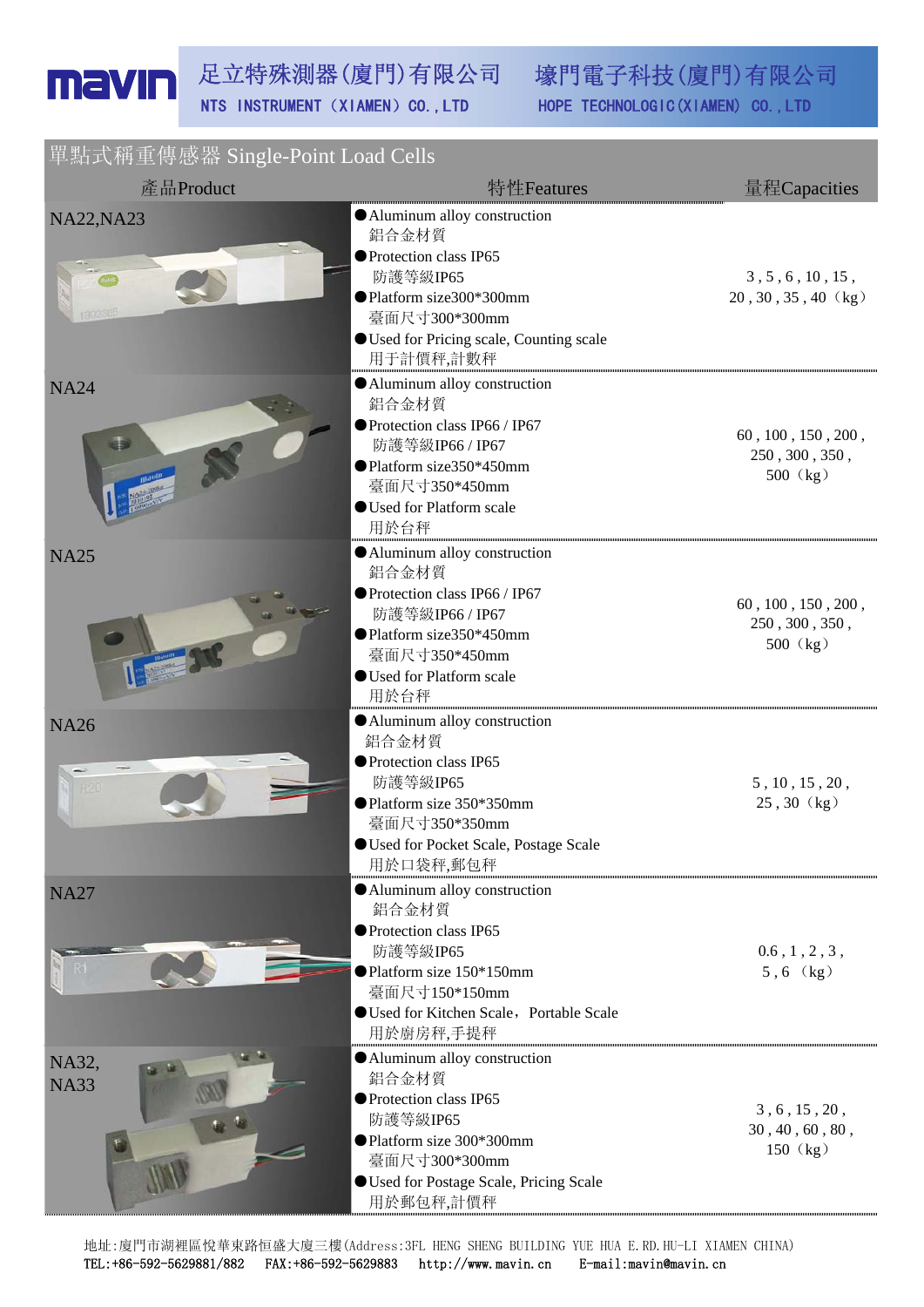壕門電子科技(廈門)有限公司 HOPE TECHNOLOGIC (XIAMEN) CO., LTD

單點式稱重傳感器 Single-Point Load Cells

| 產品Product                                           | 特性Features                                                                                                                                                                                                          | 量程Capacities                               |
|-----------------------------------------------------|---------------------------------------------------------------------------------------------------------------------------------------------------------------------------------------------------------------------|--------------------------------------------|
| <b>NA51</b><br>302355                               | Aluminum alloy construction<br>鋁合金材質<br>● Protection class IP66 / IP67<br>防護等級IP66 / IP67<br>● Platform size 350*350mm<br>臺面尺寸 350*350mm<br>Used for Pricing scale, Counting scale, Weighing Scale<br>用於計價秤,計數秤,計重秤 | $30, 35$ (kg)                              |
| <b>NA73</b>                                         | Aluminum alloy construction<br>鋁合金材質<br>● Protection class IP65<br>防護等級IP65<br>● Platform size 80*80mm<br>臺面尺寸 80*80mm<br>Used for Pocket Scale, Jewelry Scale<br>用於口袋秤,珠寶秤                                         | $0.1$ , $0.15$ , $0.2$ (kg)                |
| NA115,<br>NA116,<br><b>NA117</b>                    | Aluminum alloy construction<br>鋁合金材質<br>● Protection class IP66 / IP67<br>防護等級IP66 / IP67<br><b>OUsed for Platform scale, Filling Scale</b><br>用于台秤,灌裝秤                                                             | 250, 500, 750,<br>$1000, 2000$ (kg)        |
| <b>NA128</b><br>mavin                               | Aluminum alloy construction<br>鋁合金材質<br>● Protection class IP66 / IP67<br>防護等級IP66 / IP67<br>● Platform size350*450mm<br>臺面尺寸350*450mm<br>Used for Pricing scale, Counting scale, Weighing Scale<br>用於計價秤,計數秤,計重秤   | 5, 20, 30, 40, 50, 75<br>$, 100, 200$ (kg) |
| <b>NA151</b><br>3aHS                                | Aluminum alloy construction<br>鋁合金材質<br>● Protection class IP66 / IP67<br>防護等級IP66 / IP67<br>● Platform size300*300mm<br>臺面尺寸300*300mm<br>● Used for To switch from mechanic to electronic<br>用於機改電                 | 10, 20, 40, 60, 150<br>(kg)                |
| <b>NA164</b><br>500<br><b>Mauin</b><br><b>NA164</b> | • Aluminum alloy construction<br>鋁合金材質<br>● Protection class IP66 / IP67<br>防護等級IP66 / IP67<br>● Platform size600*600mm<br>臺面尺寸600*600mm<br><b>OUsed for Platform Scale</b><br>用於台秤                                 | $500, 750, 800 \;$ (kg)                    |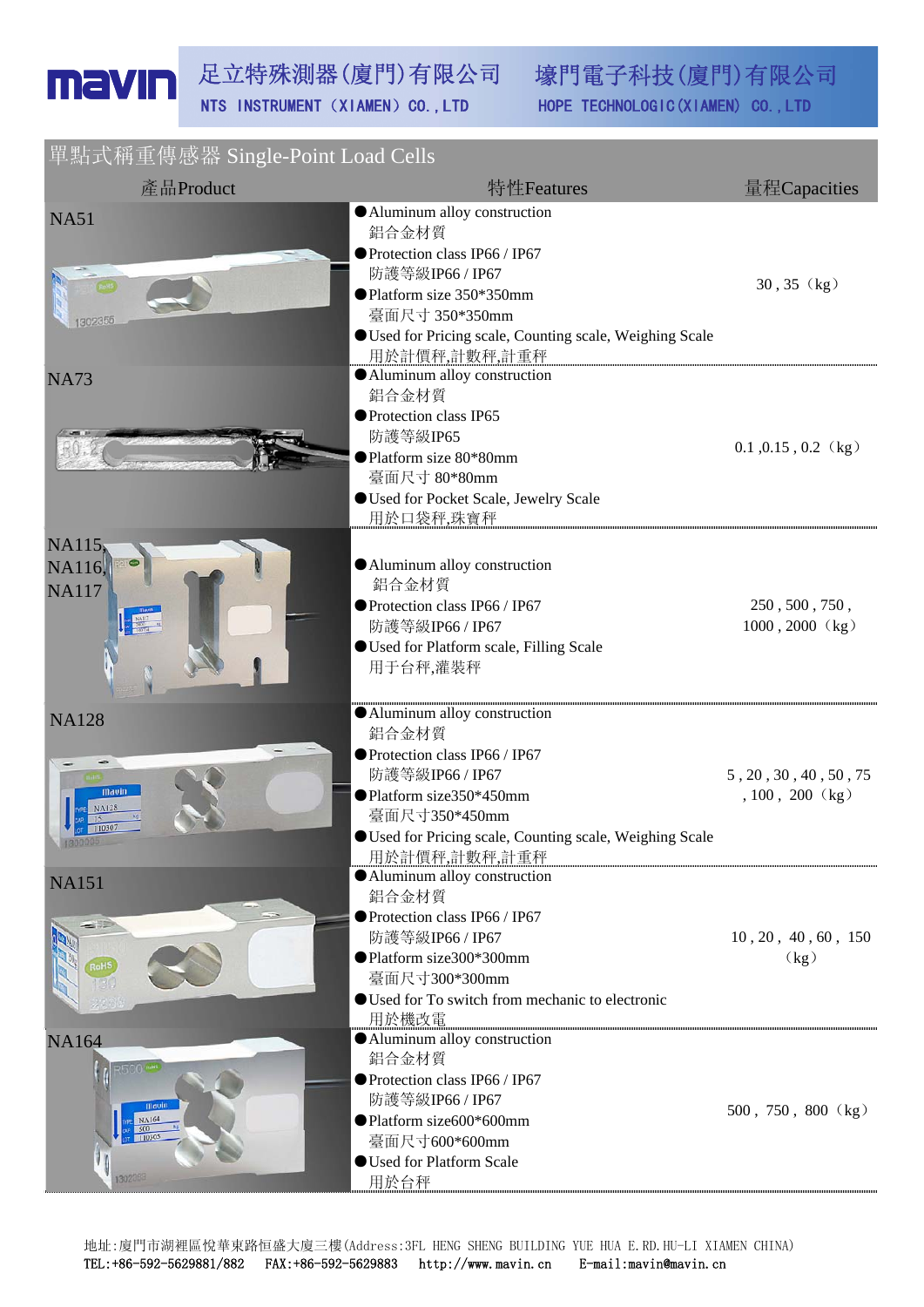壕門電子科技(廈門)有限公司 HOPE TECHNOLOGIC (XIAMEN) CO., LTD

## **開**點式稱重值感哭 Single Doint Load Cells

| $+$ MI $\pm$ VIII $\pm$ IV TO THE DILIGIC TOMIC LOAGE COILS<br>產品Product | 特性Features                                                                                                                                                                                                         | 量程Capacities                                                                 |
|--------------------------------------------------------------------------|--------------------------------------------------------------------------------------------------------------------------------------------------------------------------------------------------------------------|------------------------------------------------------------------------------|
| <b>NA165</b><br><b>The Month</b>                                         | • Aluminum alloy construction<br>鋁合金材質<br>● Protection class IP66 / IP67<br>防護等級IP66 / IP67<br>●Platform size300*300mm<br>臺面尺寸300*300mm<br>● Used for Pricing scale, Counting scale<br>用於計價秤,計數秤                   | 3, 5, 6, 10, 15, 20,<br>$30, 35, 40$ (kg)                                    |
| <b>NA187</b><br>懸臂梁稱重傳感器 Shear Beam Load Cells                           | • Aluminum alloy construction<br>鋁合金材質<br>● Protection class IP66 / IP67<br>防護等級IP66 / IP67<br>● Platform size350*450mm<br>臺面尺寸350*450mm<br>Used for Pricing scale, Counting scale, Platform Scale<br>用於計價秤,計數秤,台秤 | 50, 75, 100, 150,<br>200 (kg)                                                |
| 產品Product                                                                | 特性Features                                                                                                                                                                                                         | 量程Capacities                                                                 |
| NB1<br>ens<br>$\alpha$<br>1302847                                        | Aluminum alloy construction<br>鋁合金材質<br>● Protection class IP67 / IP68<br>防護等級IP67 / IP68<br><b>OUsed for Hopper Scale, Platform Scale</b><br>用於料鬥秤,台秤                                                             | 100, 150, 200,<br>300, 500, 750,<br>1000 (kg)                                |
| NB2,NB3,NB4<br>$\leq$ $\geq$<br>navin                                    | Steel alloy construction<br>合金鋼材質<br>● Protection class IP67 / IP68<br>防護等級IP67 / IP68<br>● Used for Hopper Scale, Floor Scale, Industrial<br><b>Weighing System</b><br>用於料鬥秤,磅秤,工業稱重系統                            | 0.1, 0.2, 0.3, 0.5, 1,<br>$1.5$ , $2$ , $2.5$ , $3$ , $5$ , $7.5$ ,<br>10(t) |
| NB5<br>mavin                                                             | Steel alloy construction<br>合金鋼材質<br>● Protection class IP67 / IP68<br>防護等級IP67 / IP68<br><b>OUsed for Hopper Scale, Floor Scale, Industrial</b><br><b>Weighing System</b><br>用於料鬥秤,磅秤,工業稱重系統                      | $0.5$ , 1, 2,<br>$2.5, 3$ (t)                                                |
| NB9<br><b>Commercial</b>                                                 | Steel alloy construction<br>合金鋼材質<br>● Protection class IP67 / IP68<br>防護等級IP67 / IP68<br><b>OUsed for Hopper Scale, Floor Scale, Industrial</b><br>Weighing System<br>用於料鬥秤,磅秤,工業稱重系統                             | $0.5$ , 1, 2,<br>$2.5, 3$ (t)                                                |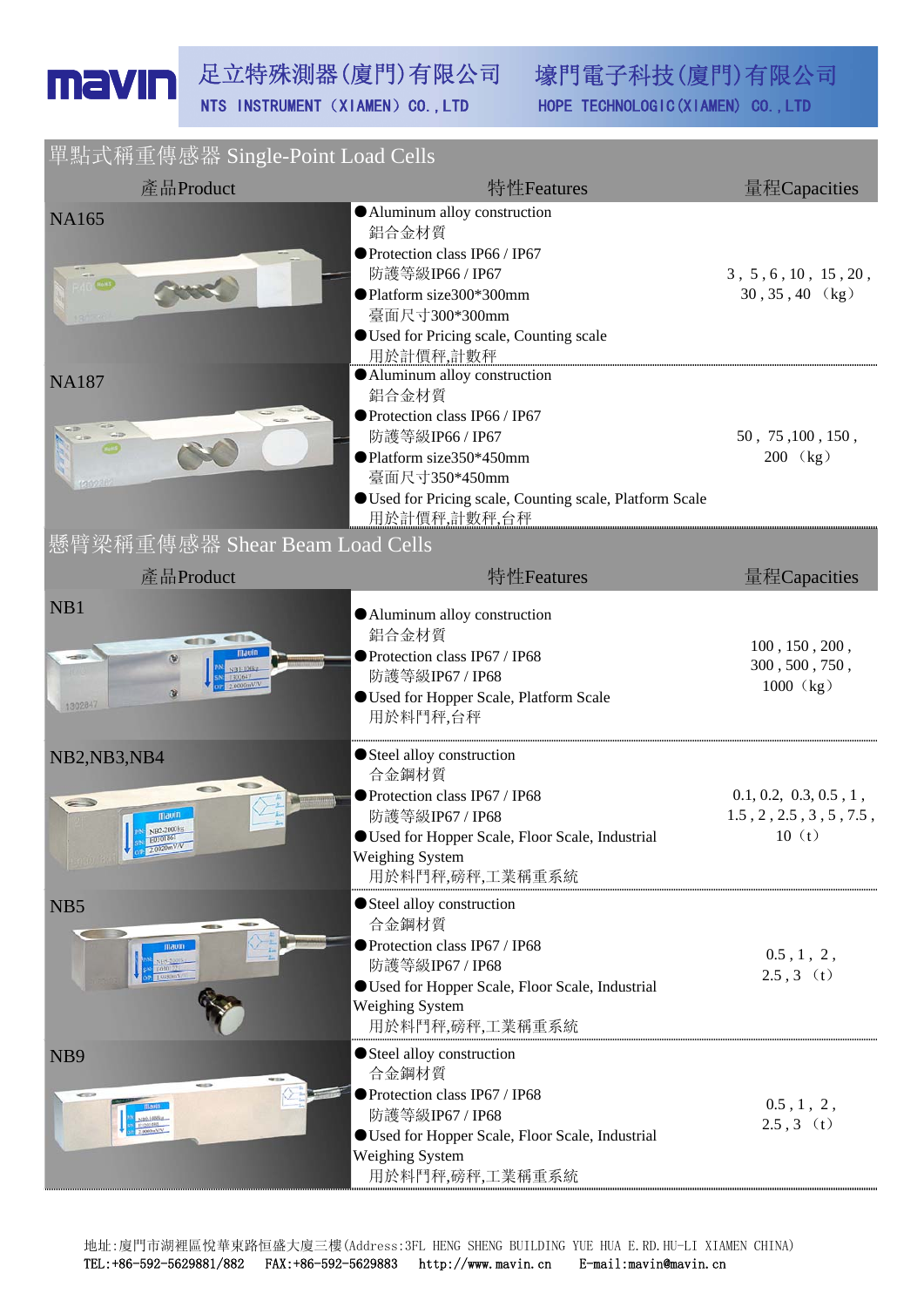|                               | S型稱重傳感器 S Type Load Cells                                                                                                                               |                                                                                                                                                                                         |                                                                                                                        |
|-------------------------------|---------------------------------------------------------------------------------------------------------------------------------------------------------|-----------------------------------------------------------------------------------------------------------------------------------------------------------------------------------------|------------------------------------------------------------------------------------------------------------------------|
|                               | 產品Product                                                                                                                                               | 特性Features                                                                                                                                                                              | 量程Capacities                                                                                                           |
| NS1<br>NS <sub>2</sub><br>NS4 | S2-1000kg<br>0400286<br>9998mV/V                                                                                                                        | Steel alloy construction<br>合金鋼材質<br>● Protection class IP67 / IP68<br>防護等級IP67 / IP68<br><b>O</b> Used for Hopper Scale, Crane Scale<br>用于料鬥秤,吊鈎秤                                      | $0.1$ , $0.2$ , $0.25$ , $0.3$ ,<br>$0.5$ , $0.75$ , $1$ , $1.5$ , $2$ ,<br>$2.5, 3, 5$ (t)                            |
| NS <sub>3</sub>               |                                                                                                                                                         | Steel alloy construction<br>合金鋼材質<br>● Protection class IP67 / IP68<br>防護等級IP67 / IP68<br><b>OUsed for Hopper Scale, Crane Scale</b><br>用于料鬥秤,吊鈎秤                                       | $5, 7.5$ (t)                                                                                                           |
| NS <sub>6</sub>               | 1.0006mV/V                                                                                                                                              | Aluminum alloy construction<br>鋁合金材質<br>● Protection class IP67 / IP68<br>防護等級IP67 / IP68<br><b>O</b> Used for Hopper Scale, Crane Scale<br>用于料鬥秤,吊鈎秤                                   | 50, 100, 150,<br>200 (kg)                                                                                              |
| <b>NS13</b>                   |                                                                                                                                                         | Steel alloy construction<br>合金鋼材質<br>● Protection class IP67 / IP68<br>防護等級IP67 / IP68<br><b>O</b> Used for Hopper Scale, Crane Scale<br>用于料鬥秤,吊鈎秤                                      | 10(t)                                                                                                                  |
| <b>NS18</b>                   | DE<br>$G_{\mathbf{r}}$<br>$\begin{array}{c} \hline \text{min.} \\ \text{with } 11 \\ \text{min.} \\ \text{max.} \\ \text{max.} \end{array}$<br>$\alpha$ | Steel alloy construction<br>合金鋼材質<br>● Protection class IP67 / IP68<br>防護等級IP67 / IP68<br><b>OUsed for Hopper Scale, Crane Scale, Industrial</b><br>Weighing System<br>用于料鬥秤,吊鈎秤,工業稱重系統 | 20, 30, 50, 75<br>100, 150, 200, 250,<br>300, 500, 750 (kg)<br>1, 1.2, 1.5, 2,<br>$2.5$ , $3$ , $5$ , $7.5$ , $10$ (t) |

地址:廈門市湖裡區悅華東路恒盛大廈三樓(Address:3FL HENG SHENG BUILDING YUE HUA E.RD.HU-LI XIAMEN CHINA) TEL:+86-592-5629881/882 FAX:+86-592-5629883 http://www.mavin.cn E-mail:mavin@mavin.cn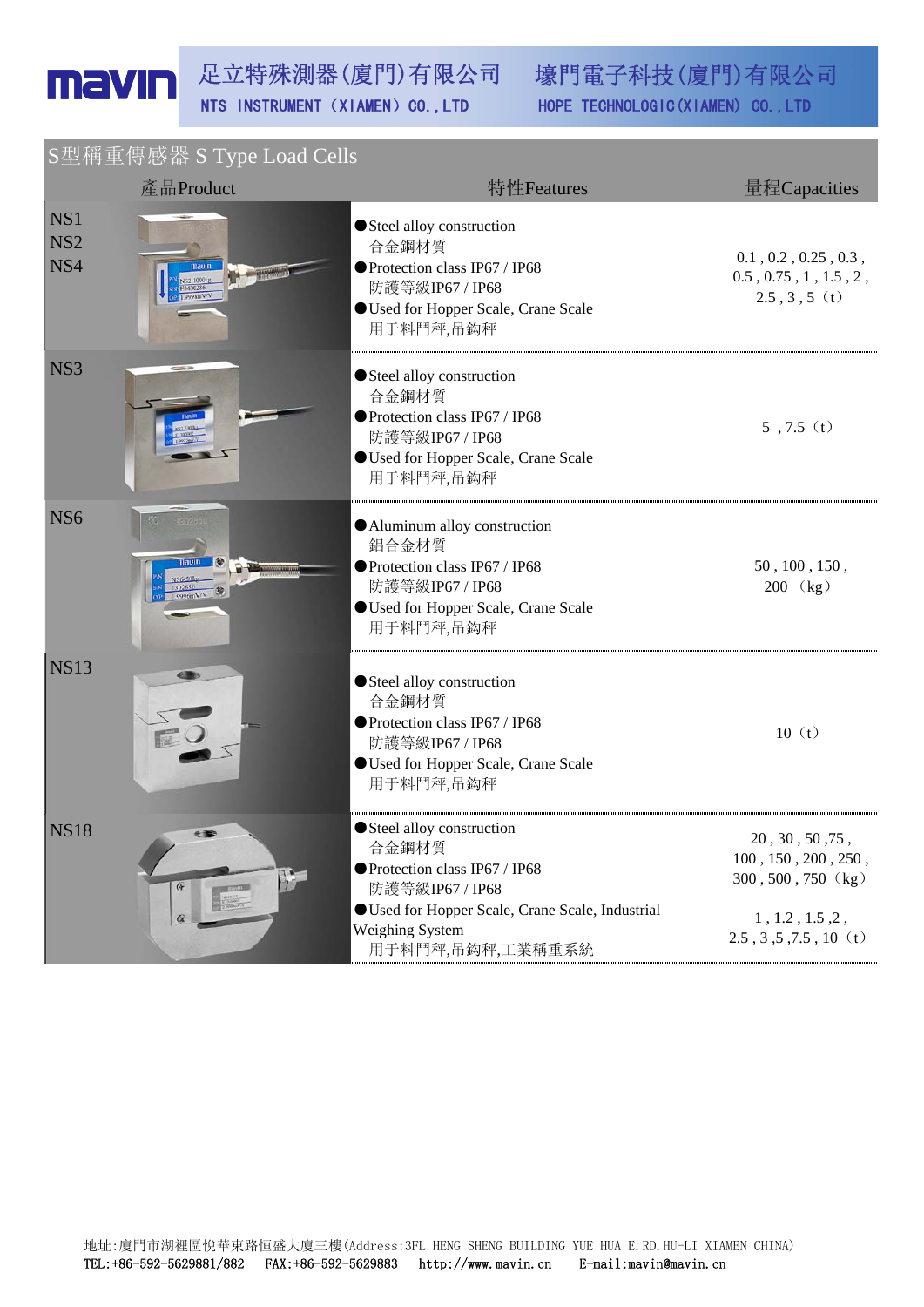| 橋式稱重傳感器 Bridge Load Cell  |                                                                                                                                                           |                                       |
|---------------------------|-----------------------------------------------------------------------------------------------------------------------------------------------------------|---------------------------------------|
| 產品Product                 | 特性Features                                                                                                                                                | 量程Capacities                          |
| ND1<br><b>CALLER</b>      | Steel alloy construction<br>合金鋼材質<br>● Protection class IP67 / IP68<br>防護等級IP67 / IP68<br>Used for Truck Scale, Rail Scale, Hopper Scale<br>用于汽車衡,軌道衡,料鬥秤 | 3, 5, 10, 15, 20,<br>25, 50, 75 (Klb) |
| ND <sub>2</sub>           | Steel alloy construction<br>合金鋼材質<br>● Protection class IP67 / IP68<br>防護等級IP67 / IP68<br>Used for Truck Scale, Rail Scale<br>用于汽車衡,軌道衡                   | 20, 25, 30, 40, 50<br>(t)             |
| ND7                       | Steel alloy construction<br>合金鋼材質<br>● Protection class IP67 / IP68<br>防護等級IP67 / IP68<br><b>OUsed for Industrial Weighing System</b><br>用于工業稱重系統         | 15(t)                                 |
| 壓力傳感器 Pressure transducer |                                                                                                                                                           |                                       |
| 產品Product                 | 特性Features                                                                                                                                                | 量程Capacities                          |
| NP <sub>3</sub>           | Stainless Steel construction<br>不銹鋼材質<br>● Protection class IP67 / IP68<br>防護等級IP67 / IP68<br>● Used for Pressure transducer<br>用於測力儀                     | 100, 200, 350,<br>500 $(kgf/cm^2)$    |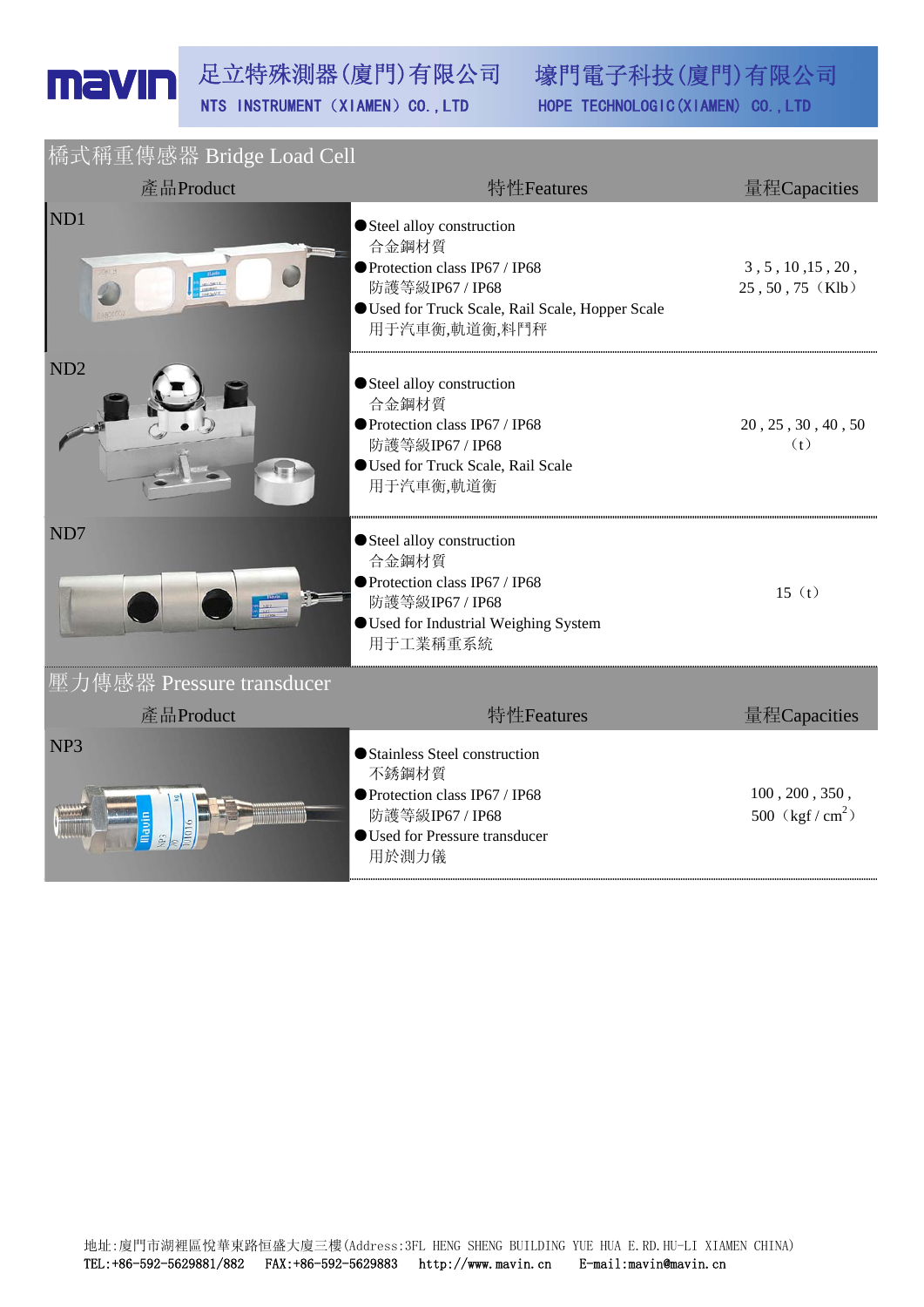**輪輻式稱重盧感器 Wheel Shaped Load Cell** 

|                 | $T \cup T \cup T \cup T \cup T$ is an interest bridged Louis Com<br>產品Product | 特性Features                                                                                                                                                                                                     | 量程Capacities                                        |
|-----------------|-------------------------------------------------------------------------------|----------------------------------------------------------------------------------------------------------------------------------------------------------------------------------------------------------------|-----------------------------------------------------|
| NQ1             | NO <sub>L</sub><br>50 <sub>kg</sub>                                           | Aluminum alloy construction<br>鋁合金材質<br>● Protection class IP66 / IP67<br>防護等級IP66 / IP67<br>Used for Batching Scale, Industrial Weighing System<br>用于配料秤,工業稱重系統                                               | $50, 500$ (kg)                                      |
| NQ <sub>2</sub> |                                                                               | Steel alloy construction<br>合金鋼材質<br>● Protection class IP67 / IP68<br>防護等級IP67 / IP68<br>Used for Batching Scale, Industrial Weighing System<br>用于配料秤,工業稱重系統                                                  | $1, 10, 20$ (t)                                     |
| <b>NQ12</b>     |                                                                               | Steel alloy construction<br>合金鋼材質<br>● Protection class IP67 / IP68<br>防護等級IP67 / IP68<br><b>OUsed for Batching Scale, Industrial Weighing System</b><br>用于配料秤,工業稱重系統                                          | 1, 2, 5, 10,<br>20(t)                               |
| <b>NQ15</b>     |                                                                               | Stainless Steel construction<br>不銹鋼材質<br>● Protection class IP67 / IP68<br>防護等級IP67 / IP68<br>Used for Truck Scale, Rail Scale, Hopper Scale<br>用于汽車衡、軌道衡、料鬥秤                                                  | $0.5 - 3$ , $5 - 10$ , $15 - 30$ ,<br>$40 - 60$ (t) |
| <b>NQ16</b>     |                                                                               | Steel alloy construction<br>合金鋼材質<br>● Protection class IP67 / IP68<br>防護等級IP67 / IP68<br>Used for Ware House Scale, On Board Scale, Chemical<br>Plant<br>用于倉儲秤,港口秤,化工                                         | 1, 2, 3, 5, 10,<br>20(t)                            |
| NQ17            | tel: NQ17<br>$1000$ <sub>kg</sub>                                             | Steel alloy / Stainless Steel construction<br>合金鋼 / 不銹鋼材質<br>● Protection class IP67 / IP68<br>防護等級IP67 / IP68<br>Used for Ware House Scale, On Board Scale, Industrial<br>Weighing System<br>用于倉儲秤,港口秤,工業稱重系統 | $0.05 - 1$ , $2 - 5$ , $10 - 20$ ,<br>50(t)         |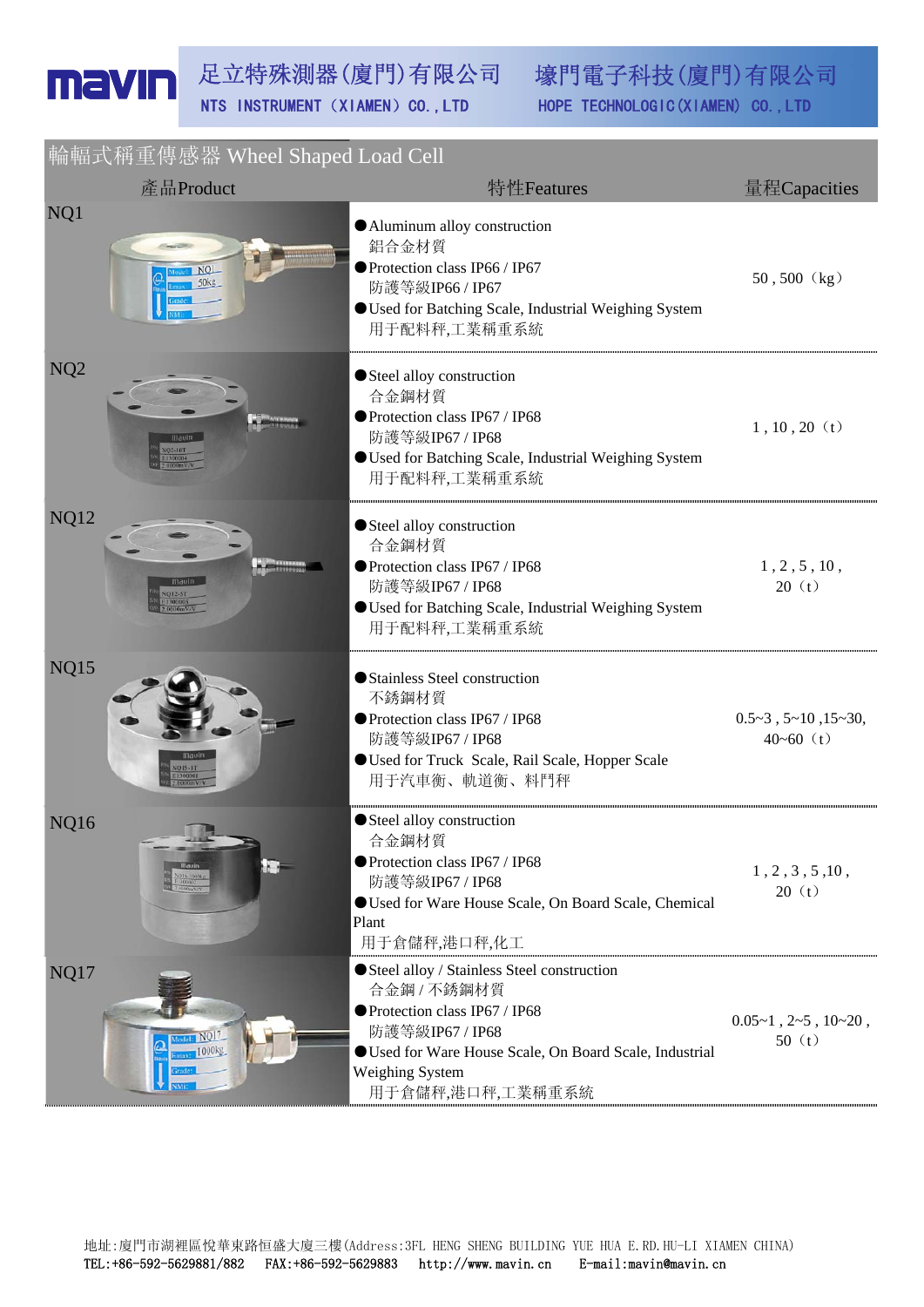| 柱式稱重傳感器 Pole Type Load Cell   |                                                                                                                                                                                     |                                    |  |
|-------------------------------|-------------------------------------------------------------------------------------------------------------------------------------------------------------------------------------|------------------------------------|--|
| 產品Product                     | 特性Features                                                                                                                                                                          | 量程Capacities                       |  |
| NC <sub>4</sub>               | Stainless Steel construction<br>不銹鋼材質<br>● Protection class IP67 / IP68<br>防護等級IP67 / IP68<br>● Used for Truck Scale, Rail Scale, Industrial Weighing<br>System<br>用于汽車衡、軌道衡、工業稱重系統 | 15, 20, 30, 40,<br>60 $(t)$        |  |
| NC <sub>5</sub>               | Stainless Steel construction<br>不銹鋼材質<br>● Protection class IP67 / IP68<br>防護等級IP67 / IP68<br>Used for Truck Scale, Rail Scale, Hopper Scale<br>用于汽車衡、軌道衡、料鬥秤                       | 10, 25, 40, 50,<br>100 (t)         |  |
| NC <sub>6</sub>               | Stainless Steel construction<br>不銹鋼材質<br>● Protection class IP67 / IP68<br>防護等級IP67 / IP68<br>Used for Truck Scale, Rail Scale, Industrial Weighing<br>System<br>用于汽車衡、軌道衡、工業稱重系統   | 20, 30, 50, 100, 200,<br>300 $(t)$ |  |
| 吊鉤式称重传感器 Crane Type Load Cell |                                                                                                                                                                                     |                                    |  |
| 产品Product                     | 特性Features                                                                                                                                                                          | 量程Capacities                       |  |
| NY3                           | Steel alloy construction<br>合金鋼材質<br>● Protection class IP67 / IP68<br>防護等級IP67 / IP68<br><b>OUsed for Crane Scale</b><br>用於吊鈎秤                                                     | 2, 3, 5, 7.5,<br>$10, 20$ (t)      |  |
| NY <sub>5</sub><br>2.0001mV   | Stainless steel construction<br>不銹鋼材質<br>● Protection class IP67 / IP68<br>防護等級IP67 / IP68<br><b>OUsed for Industrial Weighing System</b><br>用於工業稱重系統                               | 50, 100, 200, 500,<br>1000 (kg)    |  |